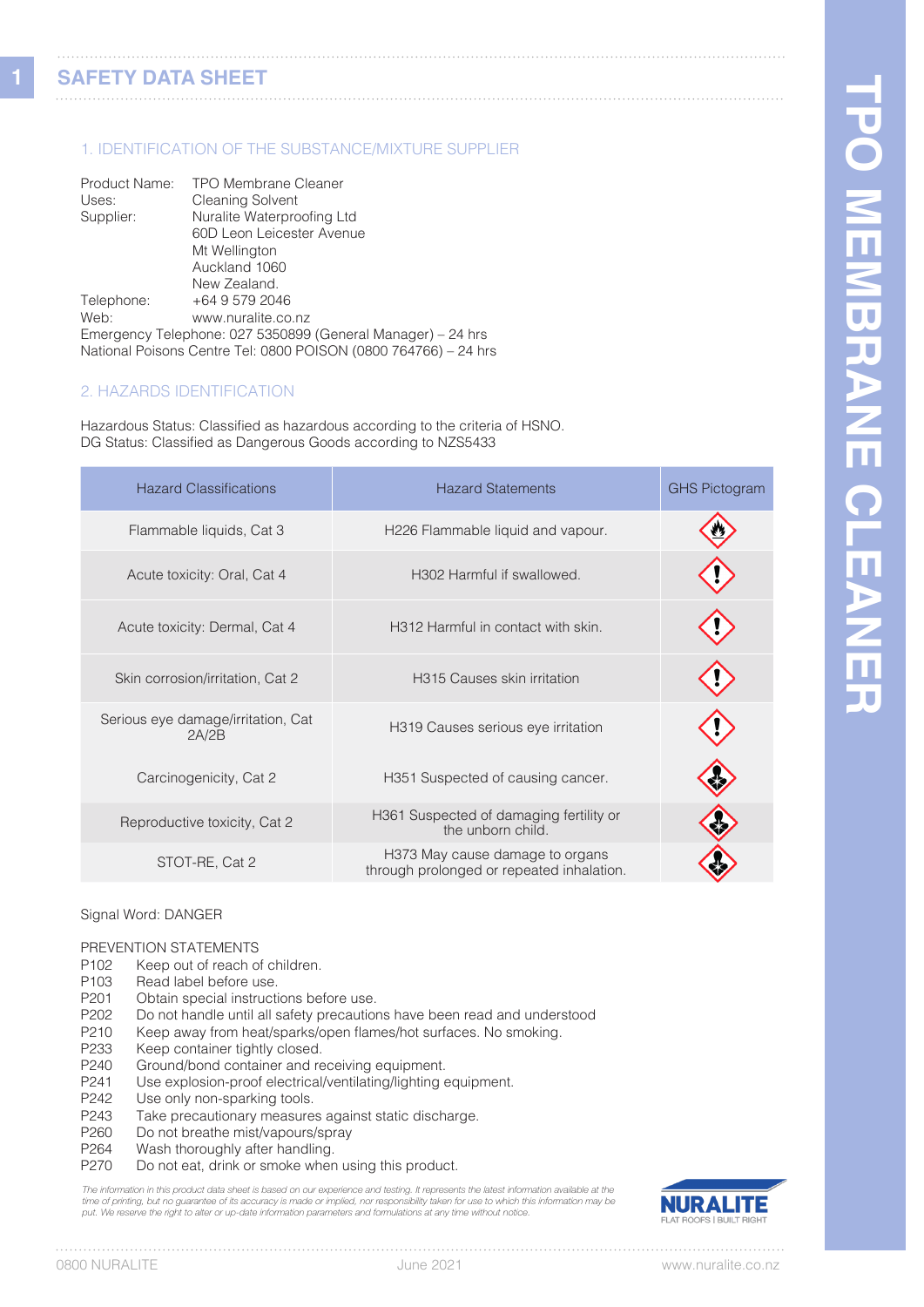#### P280 Wear protective gloves/protective clothing/eye protection/face protection.

#### RESPONSE STATEMENTS

| P370 + P378<br>P <sub>101</sub> | In case of fire: Use foam, carbon dioxide or dry chemical powder for extinction.<br>If medical advice is needed, have product container or label at hand. |
|---------------------------------|-----------------------------------------------------------------------------------------------------------------------------------------------------------|
| $P308 + P313$                   | IF exposed or concerned: Get medical advice/attention.                                                                                                    |
| P312                            | Call a POISON CENTER or doctor/physician if you feel unwell.                                                                                              |
| $P301 + P312$                   | IF SWALLOWED: Call a POISON CENTERor doctor/physician if you feel unwell.                                                                                 |
| P330                            | Rinse mouth.                                                                                                                                              |
| $P302 + P352$                   | IF ON SKIN: Wash with plenty of soap and water.                                                                                                           |
| P362                            | Take off contaminated clothing and wash before reuse.                                                                                                     |
| $P332 + P313$                   | If skin irritation occurs: Get medical advice/attention.                                                                                                  |
| $P305 + P351 + P338$            | IF IN EYES: Rinse cautiously with water for several minutes. Remove contact lenses, if present<br>and easy to do. Continue rinsing.                       |
| $P337 + P313$                   | If eye irritation persists: Get medical advice/attention.                                                                                                 |

STORAGE STATEMENTS

| P403 + P235 | Store in a well-ventilated place. Keep cool. |
|-------------|----------------------------------------------|
| P405        | Store locked up.                             |

#### DISPOSAL STATEMENTS

P501 Do not let this product enter the environment. Do not dispose of in waterways or sewers. Dispose of this material and its container as hazardous waste, via a licensed facility. See local council for disposal/recycling information.

#### 3. COMPOSITION/INFORMATION ON INGREDIENTS

| <b>Chemical Entity</b>                                                      | <b>CAS Number</b> | Proportion %w/w |  |
|-----------------------------------------------------------------------------|-------------------|-----------------|--|
| Xylene (mixed isomers)                                                      | 1330-20-7         | >60             |  |
| <b>Ethyl Benzene</b>                                                        | $100 - 41 - 4$    | $10 - 30$       |  |
| Toluene                                                                     | 108-88-3          | $0.1 - 51$      |  |
| Other ingredients: Non-hazardous or below the hazardous threshold - to 100% |                   |                 |  |

#### 4. FIRST AID MEASURES

| Swallowed           | If swallowed do NOT induce vomiting. Give water to drink. Get medical attention if<br>symptoms occur.                                                       |
|---------------------|-------------------------------------------------------------------------------------------------------------------------------------------------------------|
| Inhaled             | If inhaled, move the victim to fresh air immediately. Begin artificial respiration if<br>breathing has stopped. Obtain medical attention if symptoms occur. |
| Eye Contact         | If splashed in the eyes, wash out immediately with water. Obtain medical<br>attention if irritation occurs.                                                 |
| <b>Skin Contact</b> | If skin or hair contact occurs, remove contaminated clothing and flush skin and<br>hair with running water. Get medical attention if symptoms occur.        |
| Further Information | For advice contact the National Poisons Centre – 0800 POISON (0800 764 766)<br>- or a doctor, immediately.                                                  |

#### 5. FIRE-FIGHTING MEASURES.

| Suitable extinguishing media<br>Unsuitable extinguishing media<br>Hazards from the substance | In case of fire, use water spray (fog), sand, dry chemical or CO2.<br>High volume water jet.<br>In a fire or if heated, a pressure increase will occur and the container may<br>burst.            |
|----------------------------------------------------------------------------------------------|---------------------------------------------------------------------------------------------------------------------------------------------------------------------------------------------------|
| Hazardous combustion products                                                                | Decomposition products may inclde:<br>Carbon oxides, Nitrogen oxides, Other noxious substances.                                                                                                   |
| Special precautions for fire-fighters                                                        | Promptly isolate the scene by removing all persons from the vicinity of the<br>incident if there is a fire. No action shall be taken involving any personal risk<br>or without suitable training. |

The information in this product data sheet is based on our experience and testing. It represents the latest information available at the<br>time of printing, but no guarantee of its accuracy is made or implied, nor responsibi



. . . . . . . .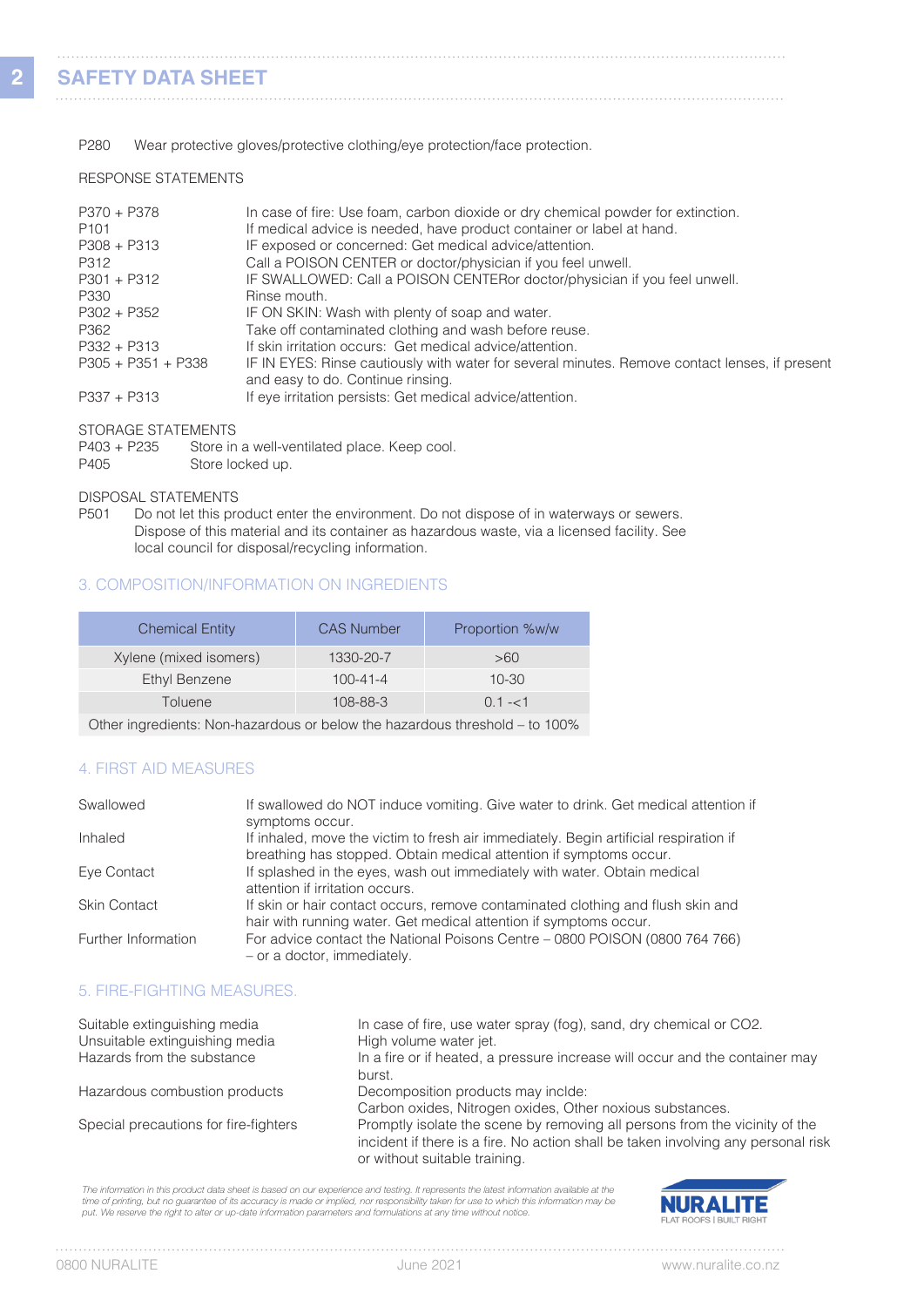# **SAFETY DATA SHEET**

#### Special protective equipment for fire-fighters Fire-fighters should wear appropriate protective equipment and selfcontained breathing apparatus (SCBA) with a full face-piece operated in positive pressure mode.

#### 6. ACCIDENTAL RELEASE MEASURES.

| Personal precautions      | Wear appropriate Personal Protective Equipment (see section 8). Provide<br>adequate ventilation.                                                                                                                                  |
|---------------------------|-----------------------------------------------------------------------------------------------------------------------------------------------------------------------------------------------------------------------------------|
| Environmental precautions | Avoid dispersal of spilt material and runoff and contact with soil, waterways, drains<br>and sewers. Inform the relevant authorities if the product has caused<br>environmental pollution (sewers, waterways, soil or air).       |
| Spill                     | Contain spillage, soak up with non-combustible absorbent material, (e.g. sand,<br>earth, diatomaceous earth, vermiculite) and transfer to a container for disposal<br>according to local / national regulations (see section 13). |
|                           | Keep in suitable, closed containers for disposal.                                                                                                                                                                                 |

#### 7. HANDLING AND STORAGE.

- Handling Do not spray on a naked flame or any incandescent material. Take necessary action to avoid static electricity discharge (which might cause ignition of organic vapours). Keep away from open flames, hot surfacesand sources of ignition. Avoid formation of aerosol. Do not breathe vapours. Avoid exposure obtain special instructions before use. Avoid contact with skin and eyes. For personal protection see section 8. Smoking, eating and drinking should be prohibited in the application area. Take precautionary measures against static discharges. Provide sufficient air exchange and/or exhaust in work rooms. Open drum carefully as content may be under pressure.Dispose of rinse water in accordance with local and national regulations.
- Storage No smoking. Keep container tightly closed in a dry and well-ventilated place. Containers which are opened must be carefully resealed and kept upright to prevent leakage. Observe label precautions. Electrical installations / working materials must comply with the technological safety standards.

#### 8. EXPOSURE CONTROL/PERSONAL PROTECTION

| Product/Ingredient    | <b>WES/TWA</b>   | <b>WES/STEL</b>          | Reference |
|-----------------------|------------------|--------------------------|-----------|
| Xylene(mixed isomers) | 50ppm, 217mg/m3  | $\overline{\phantom{a}}$ | NZ-WES    |
| Ethyl Benzene         | 100ppm, 434mg/m3 | 125ppm, $543mg/m3$       | NZ-WES    |
| Toluene               | 50ppm, 108mg/m3  |                          | NZ-WES    |

#### ENGINEERING CONTROLS

General ventilation and local exhaust should be suitable to keep vapour concentrations below WES/TWA. Ventilation equipment should be explosionproof when operating in flammable zones

#### PERSONAL PROTECTION

| Respiratory | Wear a vapour respirator.                                                 |
|-------------|---------------------------------------------------------------------------|
| Eyes        | Wear chemical goggles/face pr<br>$\circledcirc$                           |
| Hands       | Wear chemical gloves $-$ PVC, P<br>bene.c                                 |
| Other       | Wear overalls or dust coat. Use PVC apron when handling large quantities. |

#### 9. PHYSICAL AND CHEMICAL PROPERTIES

| <b>SPECIFICATION</b> |
|----------------------|
| Liquid               |
| Colourless           |
| Aromatic             |
| No data              |
| $~136^{\circ}$ C     |
|                      |

*The information in this product data sheet is based on our experience and testing. It represents the latest information available at the*  time of printing, but no guarantee of its accuracy is made or implied, nor responsibility taken for use to which this information may be<br>put. We reserve the right to alter or up-date information parameters and formulations

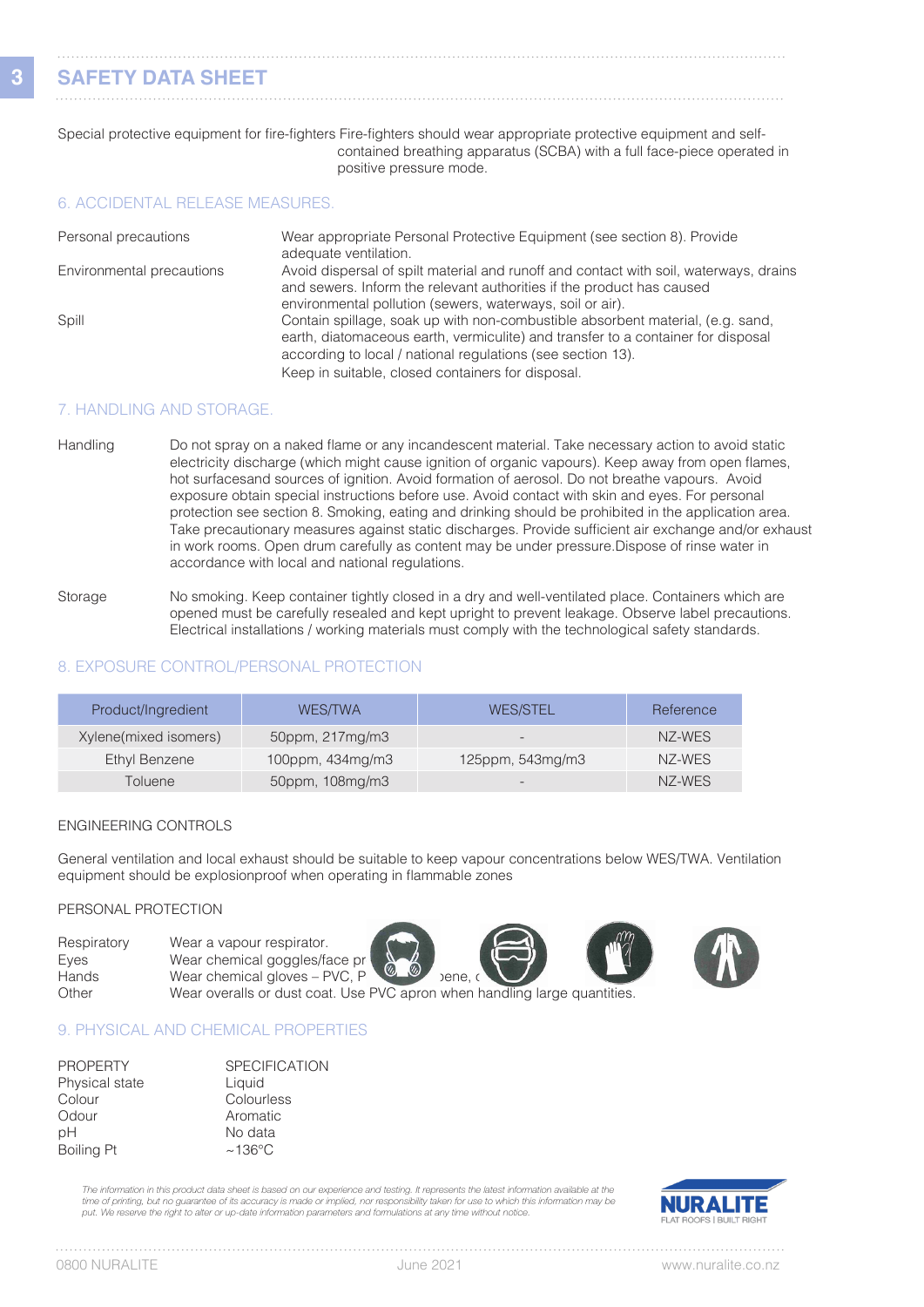## **SAFETY DATA SHEET**

**4**

| <u> YALELI PAIA YIILEI </u> |  |  |
|-----------------------------|--|--|
|                             |  |  |

| Melting Pt              | No data                                    |
|-------------------------|--------------------------------------------|
| Flash                   | $Pt 26^{\circ}C$                           |
| Explosive properties    | Vapoursmayform explosive mixtures with air |
| Vapour pressure         | No data                                    |
| Density                 | No data                                    |
| <b>Water Solubility</b> | Insoluble                                  |
| Viscosity, dynamic      | $0.59$ mPa.s                               |
| Ignition temperature    | No data                                    |

### 10. STABILITY AND REACTIVITY

| Stability                          | The product is stable                                                                                   |
|------------------------------------|---------------------------------------------------------------------------------------------------------|
| Possibility of hazardous reactions | Vapours may form explosive mixtures with air.                                                           |
| Conditions to avoid                | Heat, flames and sparks.                                                                                |
| Incompatible materials             | Strond oxidizing agents.                                                                                |
| Hazardous decomposition products   | Under normal conditions of storage and use, hazardous decomposition products<br>should not be produced. |

#### 11. TOXICOLOGICAL INFORMATION

Original data sourced from CCID – mixture rules applied

| <b>Acute Oral Toxicity</b>        | Harmful if swallowed.                                                               |
|-----------------------------------|-------------------------------------------------------------------------------------|
| <b>Acute Dermal Toxicity</b>      | Harmful in contact with skin.                                                       |
| <b>Acute Inhalation Toxicity</b>  | Not Classified                                                                      |
| <b>Acute Aspiration Toxicity</b>  | Not Classified                                                                      |
| Skin Irritancy/Corrosion          | Causes skin irritation.                                                             |
| Eye Irritancy/Corrosion           | Causes serious eye irritation.                                                      |
| <b>Respiratory Sensitisation</b>  | Not Classified                                                                      |
| <b>Skin Sensitisation</b>         | Not Classified                                                                      |
| Mutagenic                         | Not Classified                                                                      |
| Carcinogenic                      | Suspected of causing cancer.                                                        |
| Reproductive/Development Toxicity | Suspected of damaging fertility or the unborn child.                                |
| STOT-SE                           | Not Classified                                                                      |
| STOT-RE                           | May cause damage to organs through prolongedor repeated ingestion<br>or inhalation. |

| <b>Toxicity Data</b>                   |               |
|----------------------------------------|---------------|
| <b>Product Acute Toxicity Estimate</b> |               |
| ORAL LD50                              | >2000 mg/kg   |
| DERMAL LD50                            | >2000 mg/kg   |
| INHALATION LC50 (vapours)              | $>20$ mg/L/4H |
|                                        |               |

| Ingredient:    | Oral LD50 mg/kg | Dermal LD50 mg/kg        | Inhalation LC50 mg/L/4H |
|----------------|-----------------|--------------------------|-------------------------|
| <b>Toluene</b> | 636 - Rat       | $\overline{\phantom{0}}$ | 636 - Rat               |
| Xvlene         | $1590 - Mouse$  | 1100                     | 27.6 – Vap - Rat        |
| Ethyl Benzene  | $3500 - Rat$    | $\overline{\phantom{0}}$ | 9.6 –Vap -Rat           |

#### 12. ECOLOGICAL INFORMATION

This product is not classified as Ecotoxic according to the criteria of HSNO.

Ecotoxicity Data - CCID

Product/Ingredient Species

FISH

Xylene TYPE OF EXPOSURE: Static DURATION: 96 hr

The information in this product data sheet is based on our experience and testing. It represents the latest information available at the<br>time of printing, but no guarantee of its accuracy is made or implied, nor responsibi



 $1.1.1.1$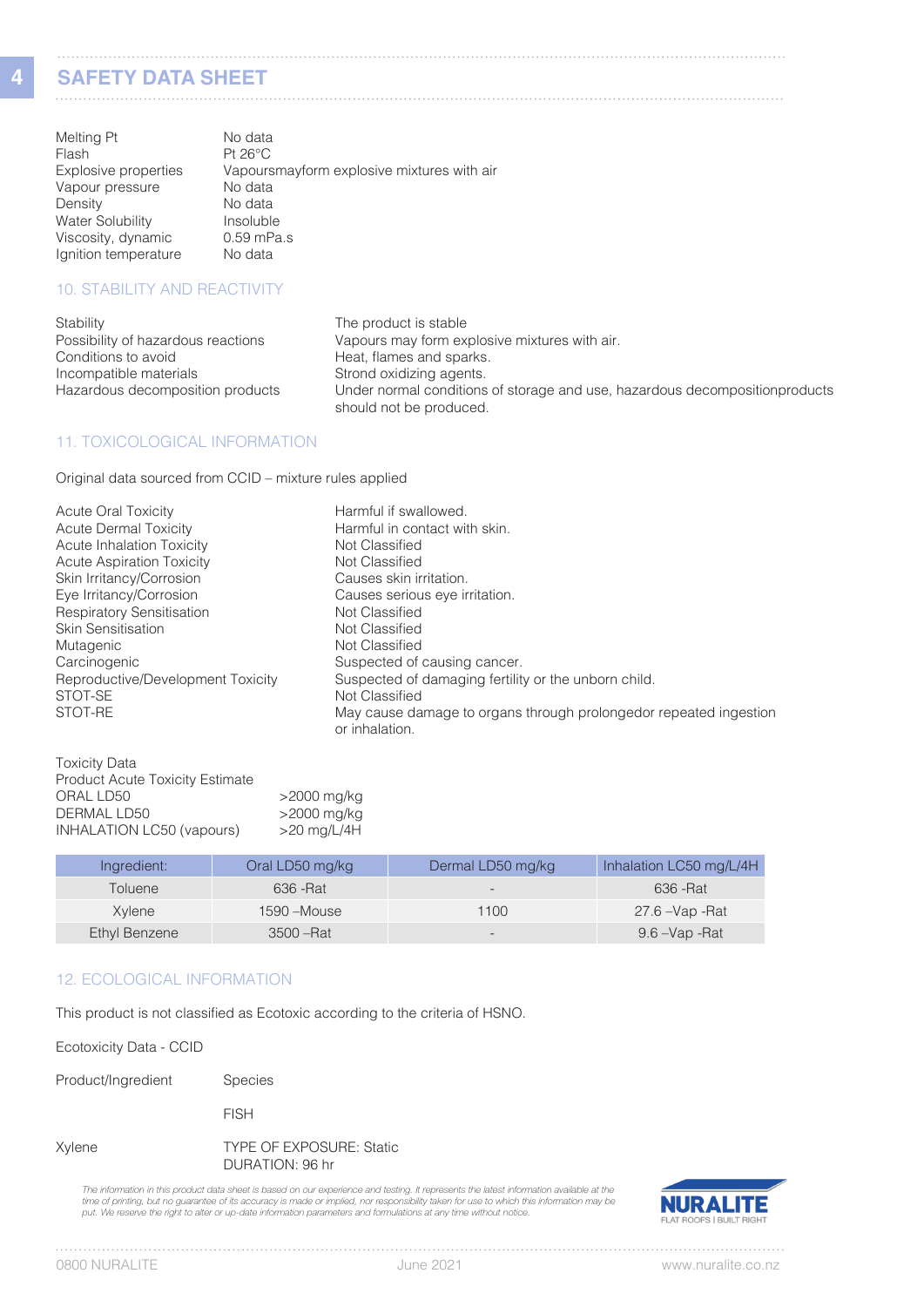## **SAFETY DATA SHEET**

**5**

| <b>Ethyl Benzene</b><br>Toluene                           | ENDPOINT: LC50 (Mortality)<br>VALUE: 3300ug/l (= 3.3 mg/l<br>SPECIES: Oncorhynchus mykiss (Fish, fresh water)<br>TYPE OF EXPOSURE: Static<br>DURATION:96 hr<br><b>ENDPOINT: LC50</b><br>VALUE: 4.2 mg/l<br>SPECIES: Oncorhynchus mykiss Rainbow trout, donaldson trout<br>TYPE OF EXPOSURE:<br>DURATION:96 hr<br>ENDPOINT: LC50 (Mortality)<br>VALUE: 5.8 mg/l |
|-----------------------------------------------------------|----------------------------------------------------------------------------------------------------------------------------------------------------------------------------------------------------------------------------------------------------------------------------------------------------------------------------------------------------------------|
|                                                           | <b>CRUSTACEAN</b>                                                                                                                                                                                                                                                                                                                                              |
| Xylene                                                    | SPECIES: Palaemonetes pugio (Crustacea)<br><b>TYPE OF EXPOSURE:</b><br>DURATION: 48 hr<br><b>ENDPOINT: LC50</b><br>VALUE: 8500ug/l (= 8.5mg/l)                                                                                                                                                                                                                 |
| <b>Ethyl Benzene</b>                                      | SPECIES: Daphnia magna (Crustacea)<br><b>TYPE OF EXPOSURE:</b><br>DURATION: 48 hr<br><b>ENDPOINT: EC50</b><br>VALUE: 2.1 mg/                                                                                                                                                                                                                                   |
| Toluene                                                   | <b>ACUTE</b><br>SPECIES: Daphnia magna (Crustacea)<br>TYPE OF EXPOSURE:<br>DURATION: 48 hr<br><b>ENDPOINT: EC50</b><br>VALUE: 11.5 mg/<br><b>CHRONIC</b><br>SPECIES: Daphnia magna<br><b>TYPE OF EXPOSURE:</b><br>DURATION: 21 day<br><b>ENDPOINT: NOEC</b><br>VALUE: 1 mg/l                                                                                   |
|                                                           | <b>ALGAL</b>                                                                                                                                                                                                                                                                                                                                                   |
| Xylene                                                    | SPECIES: Skeletonema costatum (Algae)<br><b>TYPE OF EXPOSURE:</b><br>DURATION: 72 hr<br><b>ENDPOINT: LC50</b><br>VALUE: 10000 µg/l (= 10mg/l                                                                                                                                                                                                                   |
| <b>Ethyl Benzene</b>                                      | SPECIES: Selenastrum capricornutum (Algae)<br>TYPE OF EXPOSURE:<br>DURATION: 72 hr<br><b>ENDPOINT: EC50</b>                                                                                                                                                                                                                                                    |
| Toluene                                                   | VALUE: 4.6 mg/<br>SPECIES: Selenastrum capricornutum<br>TYPE OF EXPOSURE:<br>DURATION: 3 day (72 hr)<br>ENDPOINT: EC50 (Growth)<br>VALUE: 12.500mg/                                                                                                                                                                                                            |
| Persistence & Degradability<br>Xylene: Ranidly degradable |                                                                                                                                                                                                                                                                                                                                                                |

Xylene: Rapidly degradable Ethyl Benzene: Rapidly degradable Toluene: Rapidly biodegradable

The information in this product data sheet is based on our experience and testing. It represents the latest information available at the<br>time of printing, but no guarantee of its accuracy is made or implied, nor responsibi

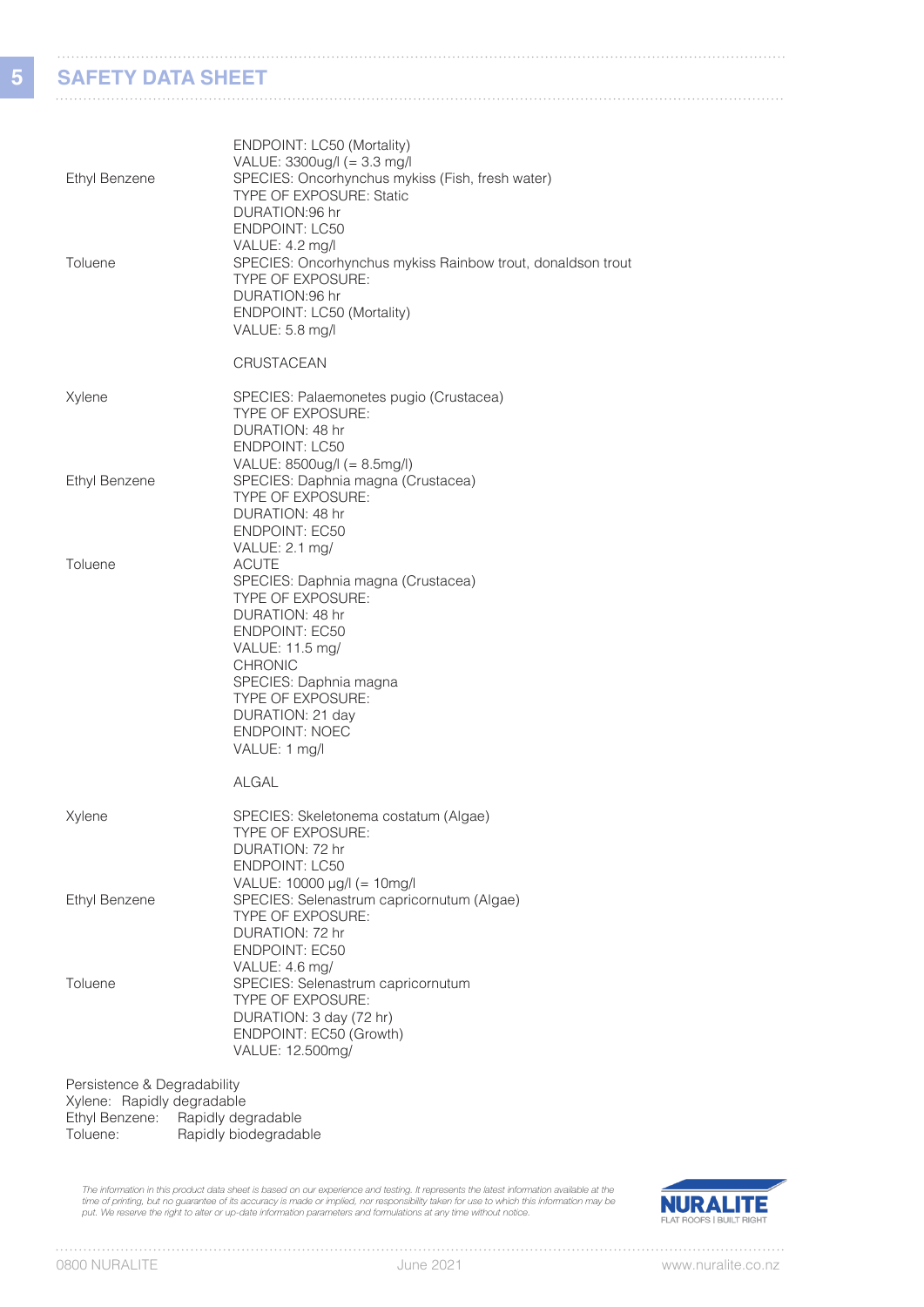| Mobility       |         |
|----------------|---------|
| Xylene:        | No data |
| Ethyl Benzene: | No data |
| Toluene:       | No data |

Bioaccumulative Potential<br>Xylene: Not bioa Not bioaccumulative Ethyl Benzene: Not bioaccumulative<br>Toluene: Not bioaccumulative Not bioaccumulative

#### 13. DISPOSAL CONSIDERATION

Do not let this product enter the environment. Do not dispose of in waterways or sewers. Dispose of this material and its container as hazardous waste, via a licensed facility. See local council for disposal/recycling information.

#### 14. TRANSPORTATION INFORMATION

| Regulated for transport: | Keep separated from foodstuffs                 |
|--------------------------|------------------------------------------------|
| UN Number:               | 1993                                           |
| Proper Shipping Name:    | FLAMMABLE LIQUID, NOS (Xylenes, Ethyl Benzene) |
| Class:                   |                                                |
| Packing Group:           | Ш                                              |
| Hazchem:                 | ЗY                                             |
| Marine Pollutant:        | NС                                             |

#### 15. REGULATORY INFORMATION

Group Standard: HSR002669 Surface Coatings & Colorants –Flammable,Carcinogenic

HSNO CONTROLS

|                   | SDS required when any quantity is present in a workplace.<br>At least 2 x 4.5kg powder fire extinguishers required when >500L is present in a workplace.<br>Emergency Response Plan and Secondary Containment required when >1000L is present in a workplace.<br>Flammable signage required when >1000L is stored. |
|-------------------|--------------------------------------------------------------------------------------------------------------------------------------------------------------------------------------------------------------------------------------------------------------------------------------------------------------------|
|                   | Toxic signage required when >10,000L is stored.                                                                                                                                                                                                                                                                    |
|                   | (Class 3.1C/Flammable Liquid, Cat3) Hazardous Substances Location Compliance Certificate required for:<br>>500L (closed containers >5L)                                                                                                                                                                            |
|                   | >1500L (closed containers up to 5L)                                                                                                                                                                                                                                                                                |
|                   | >250L (open containers)                                                                                                                                                                                                                                                                                            |
|                   | (Class 3.1B, 3.1C/FlammableLiquid, Cat 2/3) Hazardous Atmosphere Zone required for:                                                                                                                                                                                                                                |
|                   | >100L (closed containers)                                                                                                                                                                                                                                                                                          |
| >25L (decanting)  |                                                                                                                                                                                                                                                                                                                    |
|                   | >5L (open occasionally)                                                                                                                                                                                                                                                                                            |
|                   | >1L (open containers in continuous use)                                                                                                                                                                                                                                                                            |
| Certified Handler | Not Required                                                                                                                                                                                                                                                                                                       |
| Tracking          | Not Required                                                                                                                                                                                                                                                                                                       |

This material is not subject to the following agreements:

- Montreal Protocol (Ozone Depleting Substances)
- The Stockholm Convention (Persistent Organic Pollutants)
- The Rotterdam Convention (Prior Informed Consent)

All ingredients are on the New Zealand Inventory of Chemicals (NZIoC), or exempt. Any existing national regulations on the handling of dangerous substances should be observed.

*The information in this product data sheet is based on our experience and testing. It represents the latest information available at the*  time of printing, but no guarantee of its accuracy is made or implied, nor responsibility taken for use to which this information may be<br>put. We reserve the right to alter or up-date information parameters and formulations